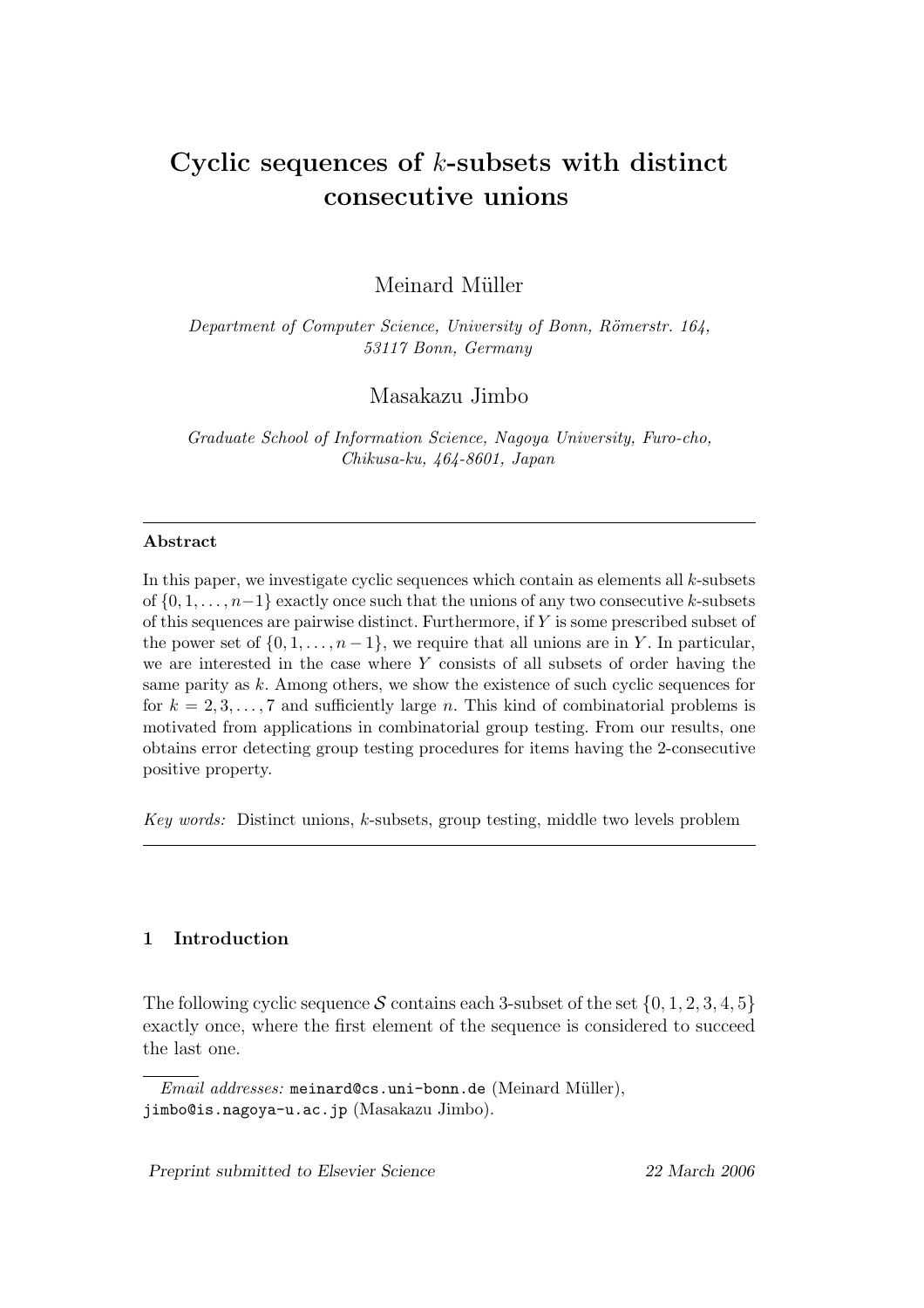$S = (245, 025, 035, 013, 014, 124, 125, 235, 024, 034,$ 135, 145, 023, 015, 045, 345, 234, 123, 012, 134 )

(Often, we will leave out the brackets in the set notation to improve readability. For example, the first set  $\{2, 4, 5\}$  is simply written as 245.) The interesting property of this cyclic sequence is that the unions of any two consecutive 3 subsets are pairwise distinct. Indeed, one obtains the following list of unions:

( 0245, 0235, 0135, 0134, 0124, 1245, 1235, 02345, 0234, 01345, 1345, 012345, 01235, 0145, 0345, 2345, 1234, 0123, 01234, 12345 )

This is a typical example for the kind of combinatorial problem we are going to consider in this paper.

We now state the general problem introducing some notation. Let  $\mathcal{P}(n) :=$  $2^{[0:n-1]}$  denote the power set of  $[0:n-1] := \{0,1,\ldots,n-1\}$  and let  $X \subset \mathcal{P}(n)$ be a subset with  $m := |X|$ . A cyclic sequence of the elements of X is a sequence  $\mathcal{S} = (x_1, \ldots, x_m), x_i \in X$ , such that each element of X appears exactly once in S. The indices of the elements  $x_i$  of S are considered modulo m, i.e., the element  $x_1$  is the successor of the element  $x_m$  and  $x_{k+m} = x_m$  for  $k \in \mathbb{Z}$ . The sequence  $S$  is said to be a cyclic sequence with distinct (consecutive) unions (CSDU) if the unions  $y_i := x_i \cup x_{i+1}, 1 \leq i \leq m$ , of any two consecutive elements of  $S$  are pairwise distinct. The class of all such sequences is denoted by CSDU(X). In particular, we are interested in the case  $X = \mathcal{P}(n, k)$ , where  $\mathcal{P}(n, k)$  denotes the set of all k-subsets of  $[0 : n-1]$ . In this case we simply write  $\text{CSDU}(n, k) := \text{CSDU}(\mathcal{P}(n, k))$ . For example, the cyclic sequence given above is an element in  $\text{CSDU}(6, 3)$ . One may further confine the choice of the unions by requiring that all unions  $y_i$  are elements of some prescribed set  $Y \subset \mathcal{P}(n)$ . The subclass of CSDU(X) of sequences with unions in Y is denoted by CSDU(X|Y). As above, we also write CSDU(n, k|Y) if  $X =$  $\mathcal{P}(n, k)$ . Finally, for the case  $Y = \bigcup_{i=1}^r \mathcal{P}(n, \ell_i)$  for integers  $\ell_1 < \ell_2 < \ldots <$  $\ell_r$  we set  $\text{CSDU}(n, k|\ell_1, \ell_2, \ldots, \ell_r) := \text{CSDU}(\mathcal{P}(n, k)|Y)$ . For example, the following sequence is in  $\text{CSDU}(6, 2|4)$ :

$$
S = (05, 23, 01, 45, 13, 25, 04, 35, 24, 15, 03, 14, 02, 34, 12).
$$

The concept of CSDUs, which to the best of the author's knowledge has not been considered before in the literature, is motivated by applications in combinatorial group testing. As we will see in Section 2, CSDUs lead to group testing procedures for items having the 2-consecutive positive property. M¨uller and Jimbo [7] give implicitly a construction of sequences in  $\text{CSDU}(n, k)$  for all  $n \geq 5$  and  $1 \leq k \leq \lfloor \frac{n}{2} \rfloor$ . The case, where the unions are confined to some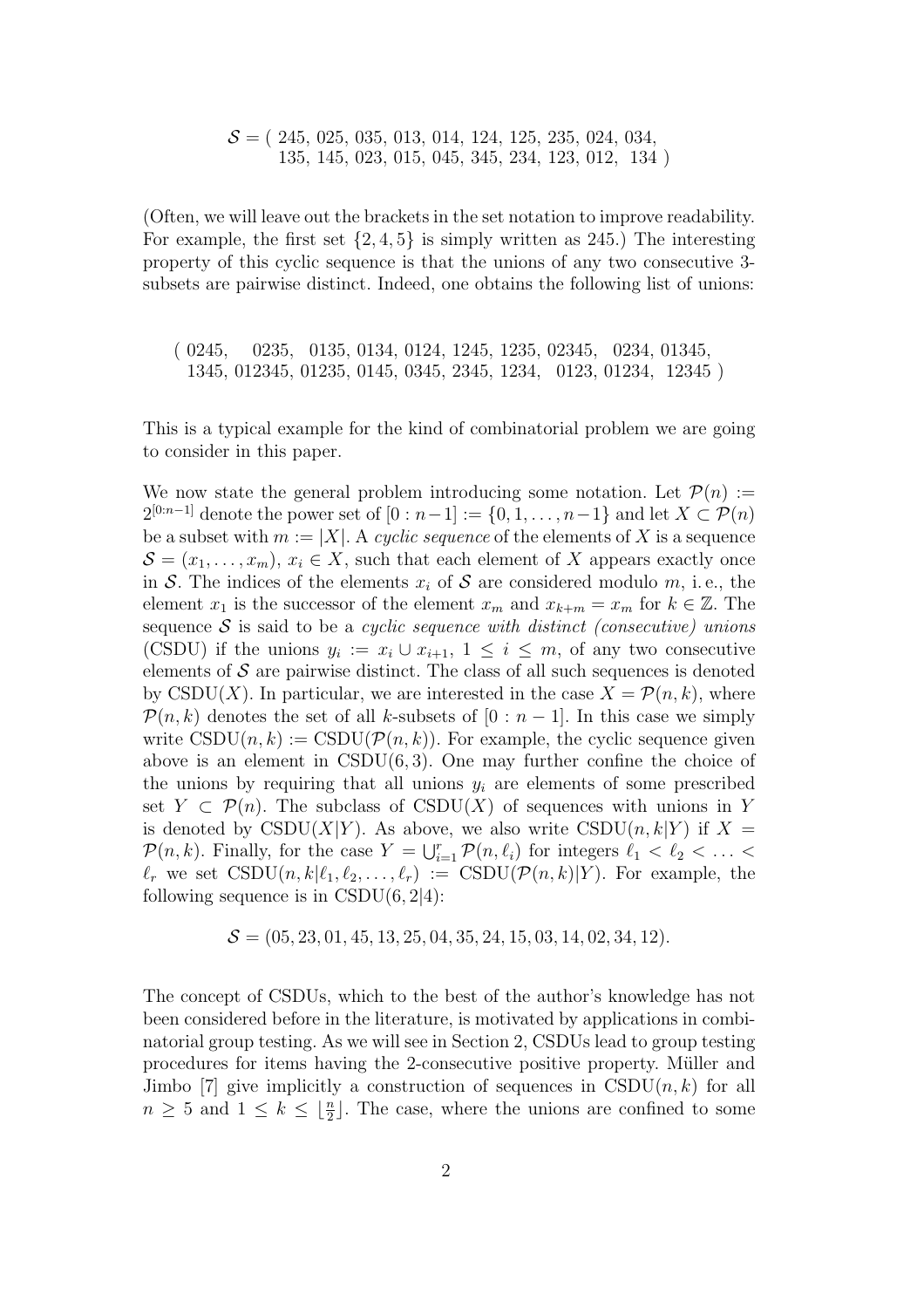set  $Y$ , is much more difficult including many yet unsolved problems such as the middle two levels problem (see below). In this paper, we focus on the case  $Y = \mathcal{P}_{(k \mod 2)}(n)$ , where  $\mathcal{P}_0(n) \subset \mathcal{P}(n)$  consists of all sets of even order and  $\mathcal{P}_1(n) \subset \mathcal{P}(n)$  consists of all sets of odd order. This case is of particular interest in view of the group testing application since it leads to group testing procedures which allow to detect up to one error (see Section 2). In the subsequent sections we give some general recursive constructions of CSDUs (Section 3) and a cyclic construction of CSDUs (Section 4). From the latter construction we obtain CSDUs for small parameters  $n$  and  $k$  which will serve as starting sequences for our recursions. As main result of this paper, we obtain sequences in CSDU $(n, k | \mathcal{P}_{(k \mod 2)}(n))$  for  $k = 2, 3, ..., 7$  and sufficiently large  $n$  (Section 5).

We close this introduction with a summary of related problems and known results. The concept of CSDUs fits into the framework of combinatorial Gray codes referring to any method for generating combinatorial objects so that successive objects differ in some pre-specified, usually small way. We refer to Savage [11] for an overview. The famous, yet unsolved middle two levels problem deals with the question whether there is a Hamiltonian cycle in the middle two levels  $\mathcal{P}(2k+1,k)$  and  $\mathcal{P}(2k+1,k+1)$  of the Boolean lattice  $\mathcal{B}_{2k+1}$ , i.e., the partially ordered set of all subsets of  $[0 : n-1]$  ordered by inclusion. Obviously, such Hamiltonian cycles correspond exactly to the elements  $\text{CSDU}(2k+1, k|k+1)$ . The largest value for which a Hamiltonian cycle is known to exist is  $k = 15$ , see Shields and Savage [12].

A generalization of the middle two levels problem is the antipodal layers problem which asks for a Hamiltonian cycle among k-sets and  $(n - k)$ -sets of  $[0 : n-1]$ , where two sets are joined by an edge if and only if one is a subset of the other (see, e.g., Hurlbert [6]). Note that any solution  $\mathcal{S} = (x_1, \ldots, x_m) \in$ CSDU $(n, k|n - k)$  gives a solution  $(x_1, y_1, x_2, y_2, \ldots, x_m, y_m)$ ,  $y_i = x_i \cup x_{i+1}$ , of the corresponding antipodal layers problem. The converse, however, is in general not true since the condition that  $y_i$  contains the two k-sets  $x_i$  and  $x_{i+1}$  is in general weaker than the condition that  $y_i$  equals the union of  $x_i$  and  $x_{i+1}$ . The antipodal layers problem has so far only been solved in case that  $x_{i+1}$ . The antipodal layers problem has so far<br>  $n \geq (3k+1+\sqrt{5k^2-2k+1})/2$ , see Chen [1].

Further notes and references can be found in Section 6. Concerning the group testing application references are given in the next section. We summarize the known results about CSDUs in the following theorem.

**Theorem 1.1** (i) For any  $n \in \mathbb{N}$  and k with  $1 \leq k \leq \lfloor \frac{n}{2} \rfloor$  there is a cyclic sequence in  $\text{CSDU}(n, k)$  except for the parameters  $n = 2, k = 1$  and  $n = 4, k = 2.$  (See Müller and Jimbo [7].)

(ii) There is a cyclic sequence in CSDU(2k + 1, k|k + 1) for  $k = 1, \ldots, 15$ . (See Shields and Savage [12].)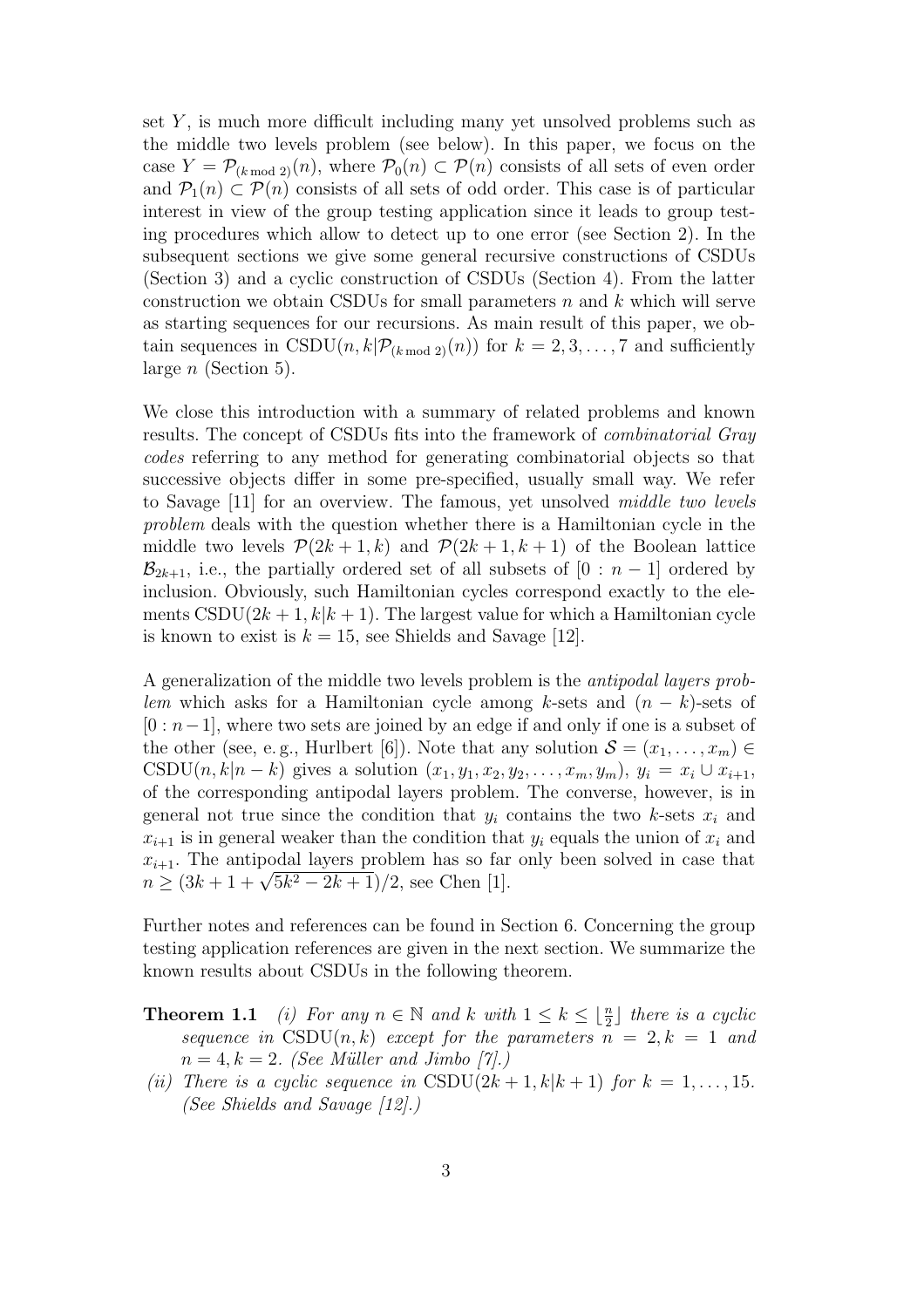#### 2 Application to combinatorial group testing

To motivate the definition of CSDUs we give some short outline of some application to combinatorial group testing. Let  $C = \{c_1, \ldots, c_m\}$  be a set of *items* and  $\sigma: C \to \{0, 1\}$  a map indicating the *state* of each item. An item  $c_i$  is said to be *positive* if  $\sigma(c_i) = 1$ , otherwise *negative*. In applications such as DNA library screening (in this case, the items are *clones*) one has the goal to determine the set of all positive items in  $C$ , where a method is given to test the state of each item (e.g., by some chemical analysis). To reduce the number of tests, one chooses a subset  $P \subset C$ , also denoted as group or pool, and tests all items of P in one stroke. The state of a pool is positive if it contains at least one positive item, otherwise negative. This strategy is known as group testing which can be defined as the process of selecting pools and testing them to determine exactly which items are postive. A nonadaptive adaptive group testing procedure, where all pools are specified a priori without knowing the state of other pools, may be represented by some  $n \times m$ -incidence matrix  $H = (h_{ij})$ over  $\{0, 1\}$ . Here, the columns of H correspond with the m items, the rows of H correspond with the n pools, and  $h_{ij} = 1$  means that the *i*th pool contains the jth item  $c_j$ ,  $1 \leq j \leq m$ ,  $1 \leq i \leq n$ . For an overview of different group testing methods and some of their applications we refer to Du and Hwang [5].

Colbourn  $[2]$  considered the setting were the set C is equipped with a linear order  $c_i \prec c_{i+1}$ ,  $1 \leq i \leq m$ , and has the *d*-consecutive positive property, i.e., the set of positive items is a consecutive set with respect to the ordering ≺ and contains at most d items. He shows how to reduce the case  $d \geq 2$  to the case  $d = 2$ . As is noted by Müller and Jimbo [7], one can distinguish up to any two consecutive positive items if all columns of  $H$  as well as all vectors arising as bitwise OR-sum of two consecutive (or the first and last) columns of H are pairwise distinct. Such matrices are also denoted as cyclic 2-consecutive positive detectable matrices. Furthermore, in view of the application it is desirable that each item has the same replication number, i.e., it appears the same number of times in the pools. In other words, all columns of the incidence matrix  $H$  should have some fixed constant weight, say  $k$ .

Now, it is obvious that the incidence matrices H of cyclic sequences  $S \in$ CSDU $(n, k)$  correspond in a one-to-one fashion to the cyclic 2-consecutive positive detectable matrices with *n* rows,  $m = \binom{n}{k}$  $\binom{n}{k}$  columns, and constant column weight k. For example, the incidence matrix H of the sequence  $S \in$  $\text{CSDU}(6, 3)$  given in the introduction looks as follows: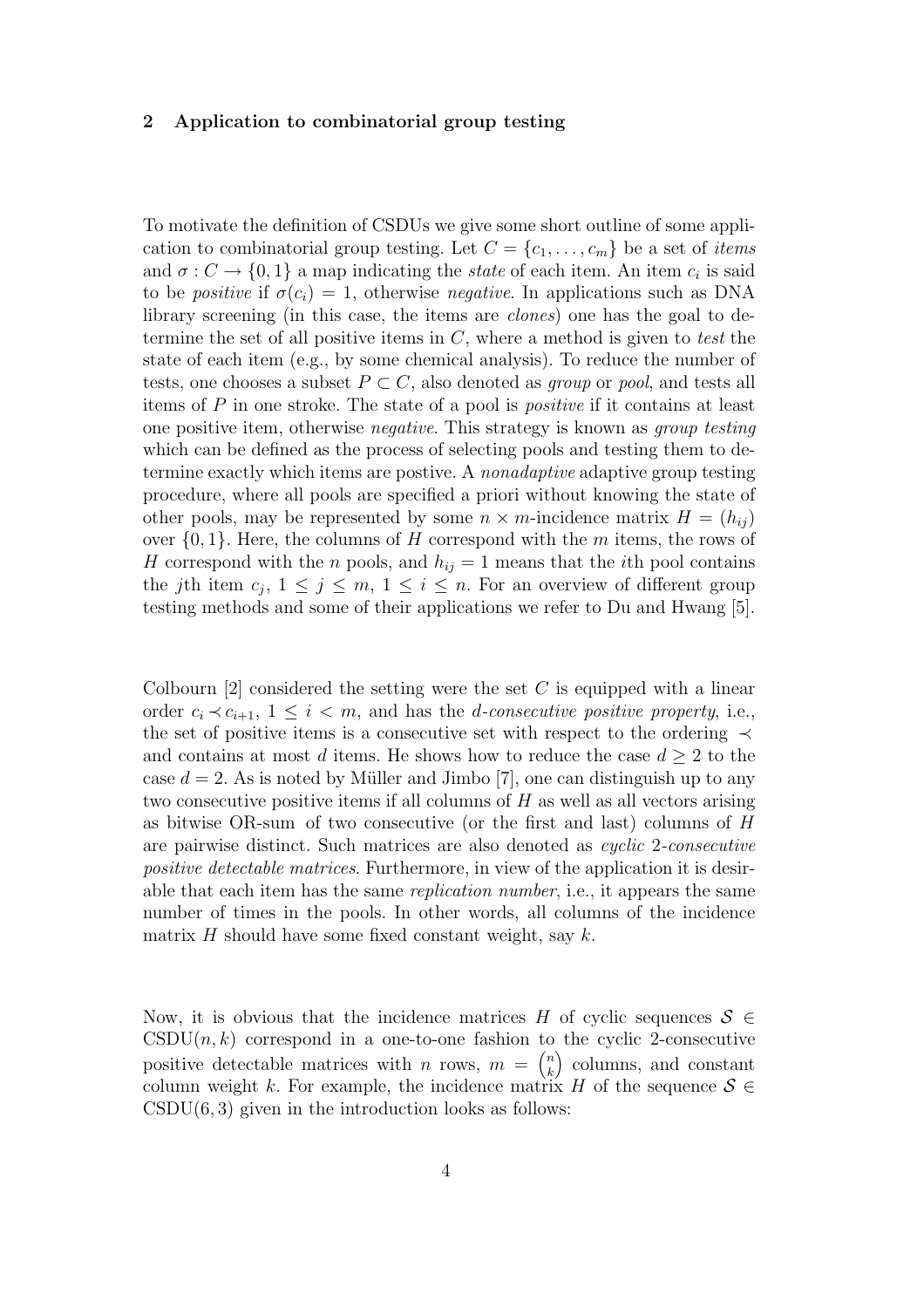$$
H = \left(\begin{array}{rrrrrr} 1 & 1 & 1 & 0 & 0 & 0 & 1 & 1 & 0 & 0 & 1 & 1 & 0 & 1 & 1 & 1 & 0 & 0 & 0 & 0 \\ 1 & 0 & 0 & 0 & 1 & 1 & 0 & 0 & 1 & 1 & 0 & 0 & 0 & 1 & 1 & 1 & 0 & 0 & 1 \\ 0 & 0 & 1 & 1 & 0 & 0 & 0 & 1 & 0 & 1 & 0 & 1 & 0 & 1 & 1 & 1 & 0 & 1 \\ 1 & 1 & 0 & 0 & 0 & 1 & 1 & 1 & 1 & 0 & 0 & 0 & 1 & 1 & 1 & 0 & 0 \\ 0 & 0 & 0 & 1 & 1 & 1 & 1 & 0 & 0 & 0 & 1 & 1 & 0 & 0 & 0 & 1 & 1 & 1 \\ 0 & 1 & 1 & 1 & 1 & 0 & 0 & 0 & 1 & 1 & 0 & 0 & 0 & 1 & 0 & 0 \end{array}\right)
$$

As is pointed out in [2,9,10], error correction capability of group testing procedures is essential in view of applications such as DNA library screening. Note that if the sets  $x_i$  of some cyclic sequence  $\mathcal{S} = (x_1, \ldots, x_m) \in \text{CSDU}(n, k)$  and the corresponding unions  $y_i = x_i \cup x_{i+1}$  are either all of even order or all of odd order, the set  $\{x_i, y_i | 1 \leq i \leq m\}$  has minimum distance two. In view of this fact, the class  $\text{CSDU}(n, k|\mathcal{P}_{(k \mod 2)}(n))$  is of particular interest. We summarize the result in the following theorem and refer for further details to Müller and Jimbo [7].

**Theorem 2.1** Each  $S \in \text{CSDU}(n,k)$  defines a group testing procedure for items having the 2-consecutive positive property with n pools of size  $\frac{k}{n} \cdot {n \choose k}$ s having the 2-consecutive positive property with n pools of size  $\frac{k}{n} \cdot {n \choose k}$  and  $m = \binom{n}{k}$  $\binom{n}{k}$  items, where each item appears in exactly  $k$  pools. These group testing procedures are optimal in the sense that the number of items is maximal with respect to a fixed number of pools. If, in addition,  $S \in \text{CSDU}(n, k | \mathcal{P}_{(k \mod 2)}(n)),$ the resulting group testing procedure can detect up to one error.

#### 3 Recursive constructions of CSDUs

As in the introduction, let  $\mathcal{S} = (x_1, \ldots, x_m) \in \text{CSDU}(n, k|Y)$  with  $m = \binom{n}{k}$  $\overline{a}$ k ´ and let  $y_i = x_i \cup x_{i+1}, 1 \le i \le m$ , be the corresponding unions. Since  $|y_i| > k$ ,  $1 \leq i \leq m$ , and since the  $y_i$  are pairwise distinct, one obtains the following necessary condition.

**Lemma 3.1** Let  $S \in \text{CSDU}(n, k|Y)$ , then  $\binom{n}{k}$ k ´  $\leq |\{y \in Y | |y| > k\}|.$ 

The permutation group  $S_n$  of  $[0 : n-1]$  induces in a natural way a group action on  $\mathcal{P}(n)$  via  $\sigma(\Gamma) := {\sigma(\gamma) \mid \gamma \in \Gamma}$  for  $\Gamma \in \mathcal{P}(n)$  and  $\sigma \in S_n$ . The following obvious lemma will be applied in the subsequent constructions.

**Lemma 3.2** Let X and Y be  $S_n$ -invariant subsets of  $\mathcal{P}(n)$ , then  $\text{CSDU}(X|Y)$ is invariant under the  $S_n$ -action, i.e., if  $S = (x_1, \ldots, x_m) \in \text{CSDU}(X|Y)$  then  $\sigma(S) := (\sigma(x_1), \ldots, \sigma(x_m)) \in \text{CSDU}(X|Y)$ . Furthermore, for any  $k \in [1:m]$ one also has  $(x_{k+1}, \ldots, x_m, x_1, \ldots, x_k) \in \text{CSDU}(X|Y)$ .

Next we introduce some useful operators. For a k-subset  $x \in \mathcal{P}(n,k)$ , let  $x^+$ be the  $(k + 1)$ -subset of  $[0 : n]$  by adding the element n, i.e.,  $x^+ := x \cup \{n\}$ .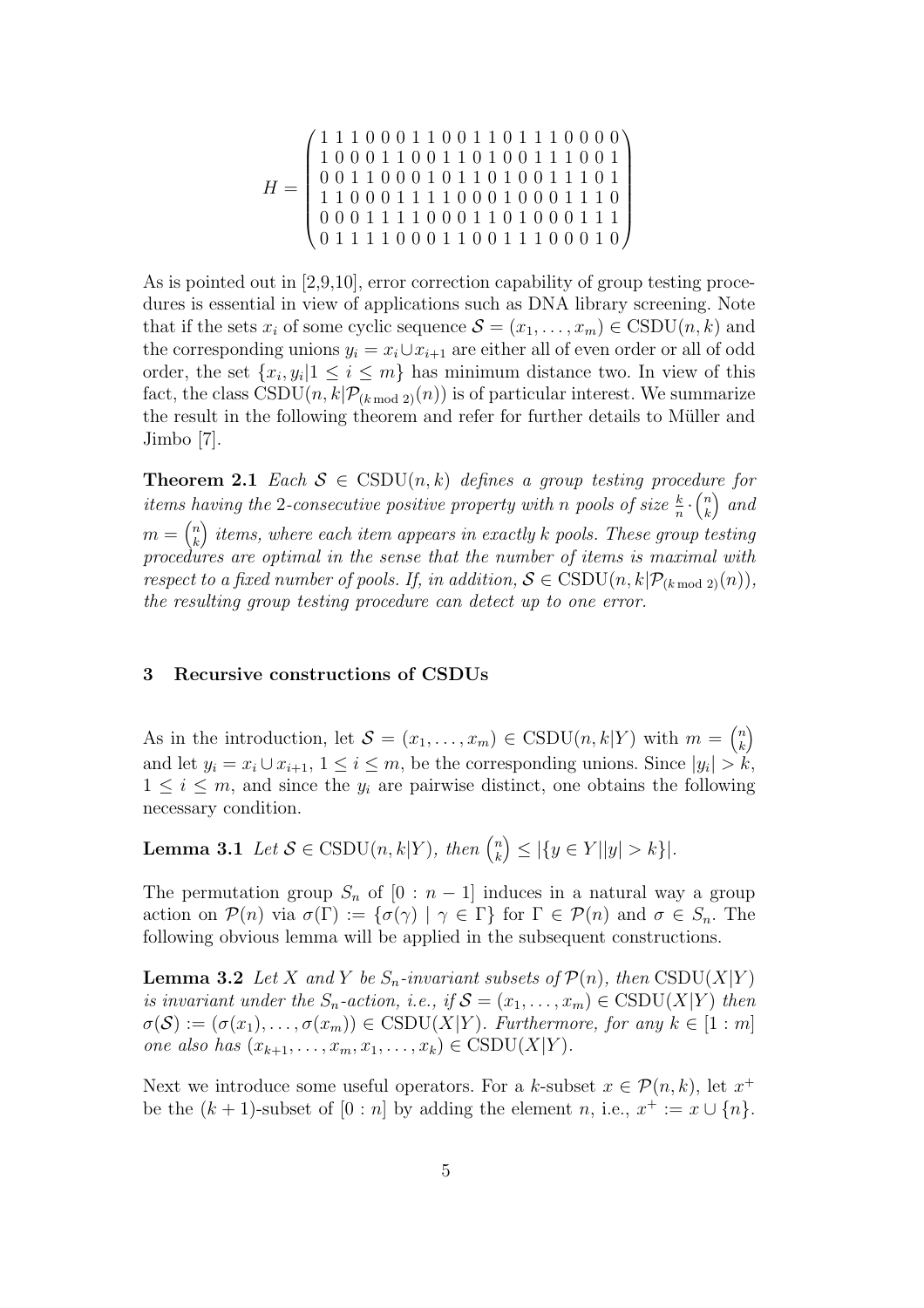Furthermore, let  $x^-$  denote the same k-subset  $x$ , however this time understood as a subset of  $[0 : n]$ . These two operations may be repeatedly applied. For example, for the 2-subset  $x = \{0, 2\}$  of  $[0 : 4]$  we obtain  $x^+ = \{0, 2, 5\}$ ,  $x^- = \{0, 2\}, x^{++} = \{0, 2, 5, 6\}$  and  $x^{-+} = \{0, 2, 6\}.$  Finally, we write  $X^+ :=$  $\{x^+|x \in X\}$  and  $X^- := \{x^-|x \in X\}$  for any  $X \subset \mathcal{P}(n)$ . The following lemma gives some easy recursive construction.

**Lemma 3.3** Let  $\mathcal{A} = (a_1, a_2, \dots, a_r) \in \text{CSDU}(n, k)$  with  $r =$  $\left( n \right)$ k ´ and  $\mathcal{B} =$  $(b_1, b_2, \ldots, b_s) \in \text{CSDU}(n, k+1)$  with  $s =$  $\binom{n}{k+1}$ . If  $a_r \cup b_1 \neq b_s \cup a_1$  and  ${a_r \cup b_1, b_s \cup a_1} \cap {a_i \cup a_{i+1} \mid 1 \leq i \leq r-1} = \emptyset$ , then the cyclic sequence

$$
\mathcal{S} = (a_1^+, a_2^+, \dots, a_r^+, b_1^-, b_2^-, \dots, b_s^-)
$$

defines an element in  $\text{CSDU}(n+1,k+1)$ .

**Proof:** Obviously, S contains all  $(k + 1)$ -subsets of  $[0 : n]$  exactly once. Furthermore, the conditions imposed on the k-subsets and  $(k + 1)$ -subsets guarantee that all unions of two consecutive unions of elements in  $\mathcal S$  are pairwise distinct.  $\Box$ 

For the next recursive construction, we need some technical condition on the cyclic sequences. We say that  $S = (x_1, \ldots, x_m) \in \text{CSDU}(n, k|Y)$  has a connector of size  $\ell, k + 1 \leq \ell \leq 2k$ , if there is some element  $y \in Y$  of order  $\ell = |y|$ such that

- (1) y does not appear among the unions  $y_i = x_i \cup x_{i+1}$ ,  $1 \le i \le m$ , and
- (2) there is some index  $i \in [1:m]$  such that  $x_i \subset y$ ,  $|x_i \cup x_{i+1}| = \ell$ , and  $|y \setminus x_{i+1}| = 2(\ell - k).$

We then also call y an  $\ell$ -connector of S.

**Theorem 3.4** Let Y and Z be  $S_n$ -invariant subsets of  $\mathcal{P}(n)$ . Furthermore let  $A \in \text{CSDU}(n, k|Y)$  be a cyclic sequence with  $\ell$ -connector y and let  $\mathcal{B} \in$  $\mathrm{CSDU}(n, k+1|Z)$  be a cyclic sequence having at least one union of order  $\ell + 1$ . Then there is some cyclic sequence  $S \in \text{CSDU}(n + 1, k + 1|Y^+ \cup Z^-)$ having a connector of size  $(\ell + 1)$ .

**Proof:** Let  $A = (a_1, \ldots, a_r)$  and  $B = (b_1, \ldots, b_s)$  be as in the claim of the theorem. Since  $A$  has an  $\ell$ -connector and by applying Lemma 3.2, we may assume that  $a_1 = \{0, \ldots, k-1\}, a_r = \{\ell-k, \ldots, \ell-1\}, \text{and } y = \{\ell-k, \ldots, 2\ell-1\}$  $k-1\}$ , where  $y \notin \{a_i \cup a_{i+1} \mid 1 \leq i \leq r\}$ . Note that  $|y \setminus a_1| = |\{k, \ldots, 2\ell - k |1\rangle = 2(\ell-k)$ . Similarly, we may assume that  $b_1 = \{2\ell-2k-1, \ldots, 2\ell-k-1\}$ and  $b_s = \{\ell - k - 1, \ldots, \ell - 1\}.$  Then

(i)  $a_r \cup b_1 = \{\ell - k, \ldots, 2\ell - k - 1\} = y,$ (ii)  $b_s \cup a_1 = \{0, \ldots, \ell - 1\} = a_1 \cup a_r \neq y$ , and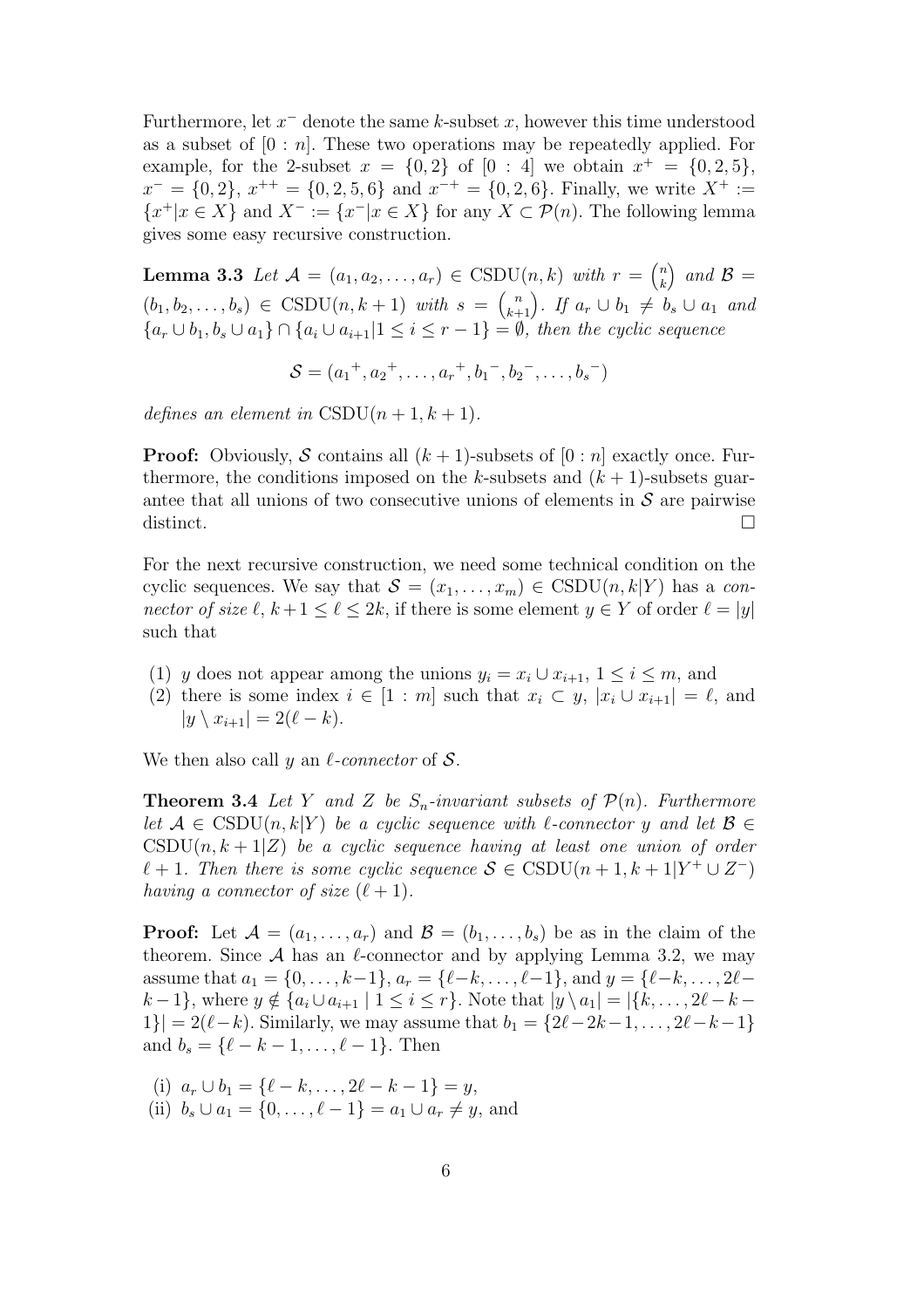(iii)  $\{a_r \cup b_1, b_s \cup a_1\} \cap \{a_i \cup a_{i+1} | 1 \leq i \leq r-1\} = \emptyset.$ 

Therefore, by Lemma 3.3,  $S = (a_1^+, \ldots, a_r^+, b_1^-, \ldots, b_s^-)$  is a cyclic sequence in CSDU( $n + 1, k + 1$ ). Since the consecutive unions of S are obviously either in  $Y^+$  or in  $Z^-$ , we obtain  $S \in \text{CSDU}(n+1, k+1|Y^+ \cup Z^-)$ . Finally, note that the element  $z := b_s^- \cup b_1^- = {\ell - k - 1, ..., 2\ell - k - 1} \in \mathbb{Z}^-$  is not among the consecutive unions of S. Since  $|z| = \ell + 1$ ,  $b_s^- \subset z$ ,  $|b_s^- \cup a_1^+|$  $|\{0, \ldots \ell-1, n+1\}| = \ell+1$ , and  $|z \setminus a_1^+| = |\{k, \ldots, 2\ell-k-1\}| = 2(\ell-k) =$  $2(\ell + 1 - (k + 1)), z$  is an  $(\ell + 1)$ -connector of S.

To apply the recursive construction from the last theorem we need starting sequences which will be constructed in the next section.

#### 4 Cyclic constructions of CSDUs

The cyclic additive group  $\mathbb{Z}_n$  of order n operates on  $[0 : n-1]$  by addition modulo n. This induces a group action on the set  $\mathcal{P}(n, k)$  via  $k + \Gamma := \{(k +$  $\gamma$ ) mod  $n \mid \gamma \in \Gamma$  for  $\Gamma \in \mathcal{P}(n,k)$  and  $k \in \mathbb{Z}_n$ . We say that two k-sets x and x' are equivalent if they lie in the same  $\mathbb{Z}_n$ -orbit. A  $\mathbb{Z}_n$ -orbit is called full if it contains n elements, otherwise it is called short. It is not hard to see that the length of a short orbit is a divisor of  $n$ .

Any k-subset  $x \in \mathcal{P}(n,k)$  can be written in the form  $x = \{j_1, j_2, \ldots j_k\}$  with  $0 \leq j_1 \leq j_2 \leq \ldots j_k \leq n$ . We associate to x the sequence of differences  $(d_1, d_2, \ldots, d_k)$  with  $d_i = j_{i+1} - j_i, 1 \leq i \leq k$ , where indices are modulo k and arithmetic is modulo n. Then  $d_i > 0$  and  $d_1 + d_2 + \ldots + d_k = n$ . The sequence  $(d_s, d_{s+1}, \ldots, d_k, d_1, \ldots, d_{s-1})$  is called a *cyclic shift* of  $(d_1, d_2, \ldots, d_k)$ by  $s, 0 \le s < k$ . Two sequences of differences are called *equivalent* if one is a cyclic shift of the other. An equivalence class is written as  $[d_1, d_2, \ldots, d_k]$  and denoted as *type* of x. Obviously, two  $k$ -sets are equivalent if and only if they are of the same type. A type is called *full* if it corresponds to a full orbit of  $k$ -sets, otherwise it is called *short*. For example, in the case  $n = 5$  and  $k = 2$  there are the two types  $[1, 4]$  and  $[2, 3]$  which are both full. The 2-subsets of type  $[2, 3]$ are  $\{0, 2\}, \{1, 3\}, \{2, 4\}, \{0, 3\}, \text{ and } \{1, 4\}.$  It is not hard to see that a short type corresponds to a short orbit of length  $\ell$  if and only if the type is composed of  $n/\ell$  copies of a contiguous subsequence of differences. For example, in the case  $n = 6$  and  $k = 4$  the type  $[1, 2, 1, 2]$  corresponds to the short orbit of length  $\ell = 3$  consisting of  $\{0, 1, 3, 4\}, \{1, 2, 4, 5\}, \text{ and } \{0, 2, 3, 5\}.$  In particular, if  $(n, k) = 1$ , i.e., if k is relatively prime to n, all orbits are full and the number  $\prod_{i=1}^{n} (n, k) = 1$ , i.e., i.e., i.e.  $\binom{n}{k}/n$ . Based on these observations, the following lemma gives a sufficient condition for a cyclic construction of CSDUs.

**Lemma 4.1** Let k be relatively prime to n and  $j := \binom{n}{k}$ k ´ /n. Furthermore,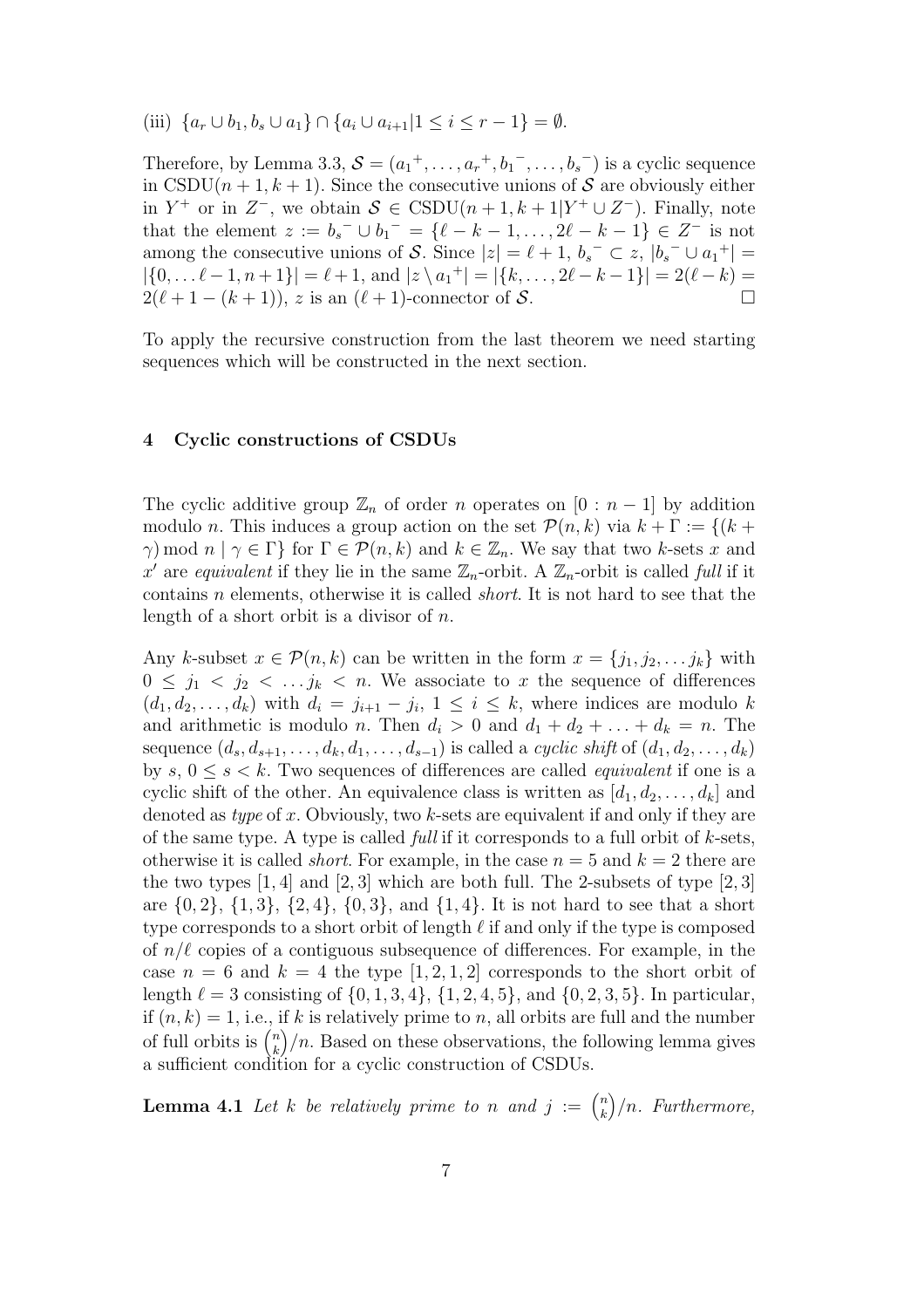let  $S_0 = (x_1, x_2, \ldots, x_j, x_{j+1})$  be a sequence of k-subsets of  $[0 : n-1]$ , and  $y_i = x_i \cup x_{i+1}, \ 1 \leq i \leq j$ . Suppose the following conditions are fulfilled:

- (i) The types of  $x_1, x_2, \ldots, x_j$  are pairwise distinct, i.e.,  $x_1, x_2, \ldots, x_j$  form a transversal of the  $\mathbb{Z}_n$ -action on  $\mathcal{P}(n,k)$ .
- (ii)  $x_1$  and  $x_{j+1}$  are of the same type and  $x_{j+1} = x_1 + \delta$  for some  $\delta$  with  $(n, \delta) = 1$  (here the addition is understood elementwise and modulo n).
- (iii) The types of  $y_1, y_2, \ldots, y_j$  are pairwise distinct and full.

Then  $S_0$  extends to some  $S \in \text{CSDU}(n, k)$ .

**Proof:** Let  $S_0$  be a sequence as formulated in the lemma satisfying (i), (ii) and (iii). Furthermore, let  $\mathcal{S}(i) := (x_1 + i, x_2 + i, \dots x_j + i)$  for  $0 \leq i < n$ , then one obtains the cyclic sequence

$$
\mathcal{S} := (\mathcal{S}(0), \mathcal{S}(\delta), \mathcal{S}(2\delta), \dots, \mathcal{S}((n-1)\delta))
$$

of length  $m = n \cdot j =$  $\sqrt{n}$ k ´ by concatenation. Since  $(n, \delta) = 1$ , all  $\mathcal{S}(i)$ ,  $0 \leq i < n$ , appear in this concatenation exactly once. From  $(n, k) = 1$  and condition (i) it follows that all k-subsets of  $\mathcal{P}(n, k)$  appear in S exactly once. From condition (ii) and condition (iii) it follows that all unions of consecutive k-subsets are pairwise distinct.  $\Box$ 

A sequence  $S_0$  satisfying the conditions (i), (ii), and (iii) of Lemma 4.1 will be called a base sequence. We give some examples.

- **Example 4.2** (i) For  $n = 5$  and  $k = 2$  there are two full types [1, 4] and [2, 3] and for  $\ell = 3$  two full types [1, 1, 3] and [1, 2, 2]. One easily checks that  $S_0 = (01, 13, 12)$  defines a base sequence with  $\delta = 1$  extending to a sequence in  $\text{CSDU}(5, 2|3)$ .
- (ii) For  $n = 7$  and  $k = 2$  there are the three full types [1, 6], [2, 5], [3, 4]. The sequence  $S_0 = (01, 24, 03, 12)$  defines a base sequence with  $\delta = 1$  since the types of the unions are  $[1, 1, 2, 3]$ ,  $[1, 1, 3, 2]$ , and  $[1, 1, 1, 4]$  which are distinct and full. Therefore, in the resulting sequence  $S \in \text{CSDU}(7, 2|4)$ no consecutive union is of type  $[1, 2, 2, 2]$  or of type  $[1, 2, 1, 3]$ . Now, let  $y = \{0, 1, 3, 5\}$ . Then y is of type  $[1, 2, 2, 2]$ ,  $\{0, 1\} \subset y$ ,  $|\{0, 1\} \cup \{2, 4\}| =$ 4, and  $|y \setminus \{2, 4\}| = 4$ , i.e., y is a 4-connector of S.
- (iii) The sequence  $S_0 = (012, 267, 157, 247, 134, 457, 237, 567)$  defines a base sequence for some sequence in  $\text{CSDU}(8,3|5)$ .

**Theorem 4.3** There is a cyclic sequence in CSDU(n, 2|4) if and only if  $n \geq 6$ . Furthermore, for all  $n \geq 7$  there exists a cyclic sequence with a connector of size 4.

**Proof:** By Lemma 3.1 there is no CSDU $(n, 2|4)$  for  $n \leq 5$ . The cases  $n = 6$ and  $n = 7$  are covered by the example in the introduction and by Example 4.2,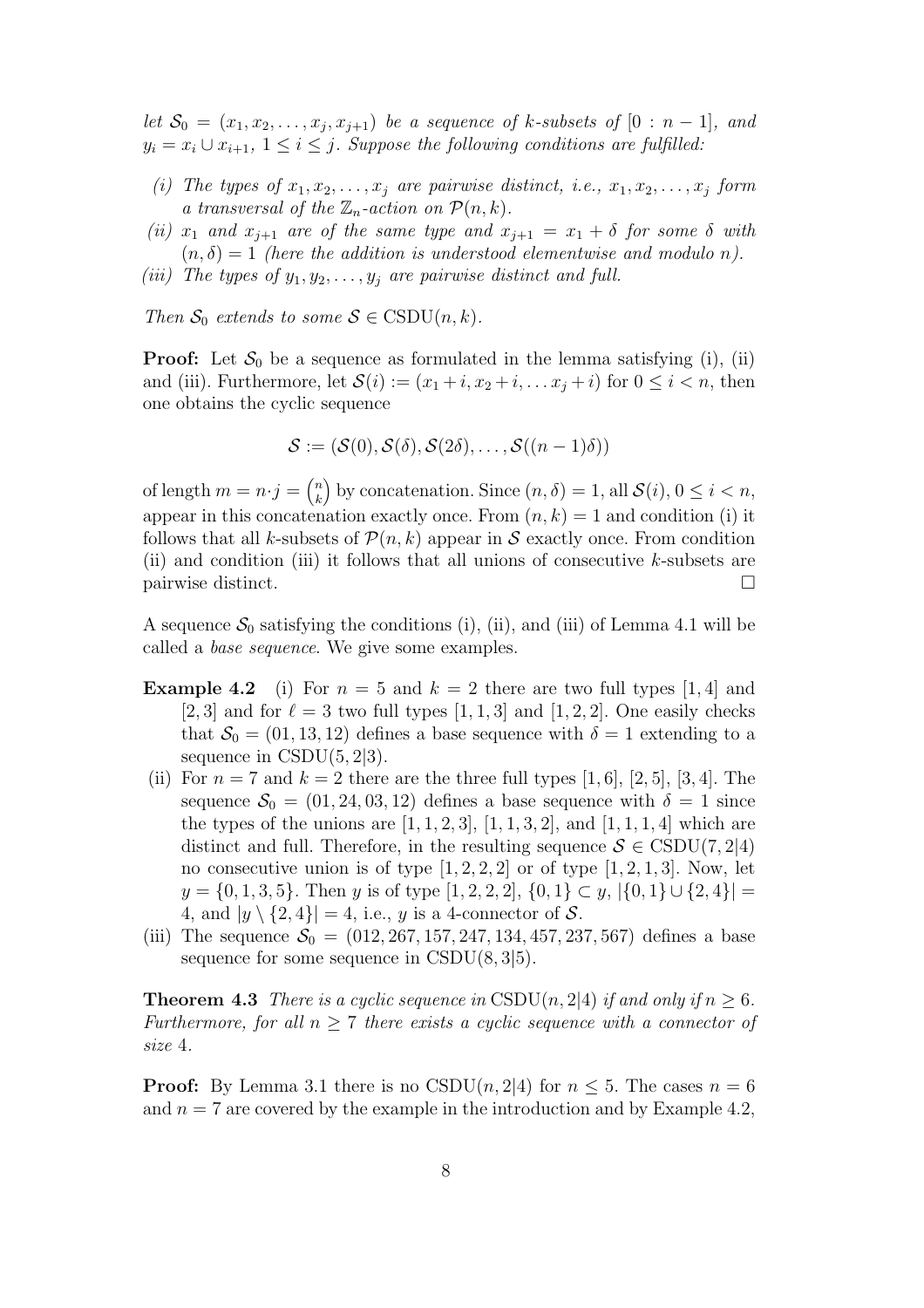respectively. Furthermore, the following sequence is in  $\text{CSDU}(8,2|4)$  with a connector of size 4 (consider, e.g.,  $y = \{0, 4, 5, 6\}$  with  $x_i = \{5, 6\}$  and  $x_{i+1} =$  $\{2, 7\}$ :

$$
S = (06, 17, 26, 07, 36, 47, 16, 37, 56, 27, 46, 57, 01, 45,13, 25, 04, 35, 24, 15, 03, 14, 02, 34, 12, 05, 67, 23)
$$

We now consider the case for odd  $n \geq 9$ , i.e.,  $n = 2m + 1$  for  $m \geq 4$ , claiming that

$$
\mathcal{S}_0 := (\{0,1\}, \{2,4\}, \{k,2k+3\} \text{ for } k = 0, 1, \dots, m-3, \{2m,0\}).
$$

is a base sequence for  $\text{CSDU}(n,2|4)$  with  $\delta = 2m$ . The types of the first  $m =$ n  $\binom{n}{2}/n$  elements are  $[1, n-1], [2, n-2]$  and  $[k+3, n-k-3]$  for  $k = 0, 1, ..., m-3$ which cover exactly all m types for  $n = 2m + 1$  and  $k = 2$ . Since  $(n, k) = 1$ , all types are full. Furthermore, the types of the first element  $\{0, 1\}$  and last element  $\{2m, 0\}$  of  $S_0$  coincide and  $\delta = 2m$ . For the unions we obtain the types  $[1, 1, 2, n-4]$ ,  $[2, 1, 1, n-4]$ ,  $[1, k+2, 2, n-(k+5)]$  for  $k=0, 1, ..., m-4$ , and  $[m-3, m, 3, 1]$ . Since  $m \geq 4$  and  $(n, 4) = 1$ , these types are pairwise distinct and full. Hence,  $S_0$  indeed defines a base sequence extending to some sequence  $S \in \text{CSDU}(n, 2|4)$ . Finally, note that S has a connector of size 4: Let  $y = \{1, 2, 4, 5\}$  then  $\{2, 4\} \subset y$ ,  $|\{2, 4\} \cup \{0, 3\}| = 4$ , and  $|y \setminus \{0, 3\}| = 4$ . Furthermore, the type  $[1, 2, 1, n-4]$  of y differs from all types of the unions of  $S$ , i.e., y does not appear among the unions.

It remains to consider the case for even  $n \geq 10$ , i.e.,  $n = 2m$  for  $m \geq 5$ . Note that in the even case there is exactly one short orbit of type  $[m, m]$  for  $k = 2$ . Nevertheless, we can use the same construction as for the odd case with a slight modification. Let

$$
\mathcal{S}_0 = (\{0, 1\}, \{2, 4\}, \{k, 2k + 3\} \text{ for } k = 0, 1, \dots, m - 4, \{2m - 1, 0\}).
$$

The types of the first  $m-1$  sets are  $[1, n-1]$ ,  $[2, n-2]$  and  $[k+3, n-k-3]$ for  $k = 0, 1, \ldots, m-4$  which cover exactly all full types. Furthermore, the types of the first element  $\{0,1\}$  and last element  $\{2m-1,0\}$  coincide and  $\delta = 2m - 1$ . For the unions we obtain the types  $[1, 1, 2, n - 4]$ ,  $[2, 1, 1, n - 4]$ ,  $[1, k+2, 2, n-(k+5)]$  for  $k = 0, 1, \ldots, m-5$ , and  $[m-4, m-1, 4, 1]$ . One checks that all these types are full. Therefore, we can expanding  $S_0$  as in the proof of Lemma 4.1 resulting in a cyclic sequence  $\mathcal S$  with distinct consecutive unions covering, however, only all 2-sets belonging to full orbits. We now extend  $\mathcal S$ by inserting the sequence  $({0,m}, {1,m+1}, \ldots, {m-1,2m-1})$ , which consists of the missing 2-sets of the short orbit, between the elements  $\{2, 4\}$ and  $\{0,3\}$  of S. Then one checks that the type  $[2, 2, m-4, m]$  of the union  $\{2,4\} \cup \{0,m\}$ , the type  $[3,m-4,m,1]$  of the union  $\{m-1,2m-1\} \cup \{0,3\}$ ,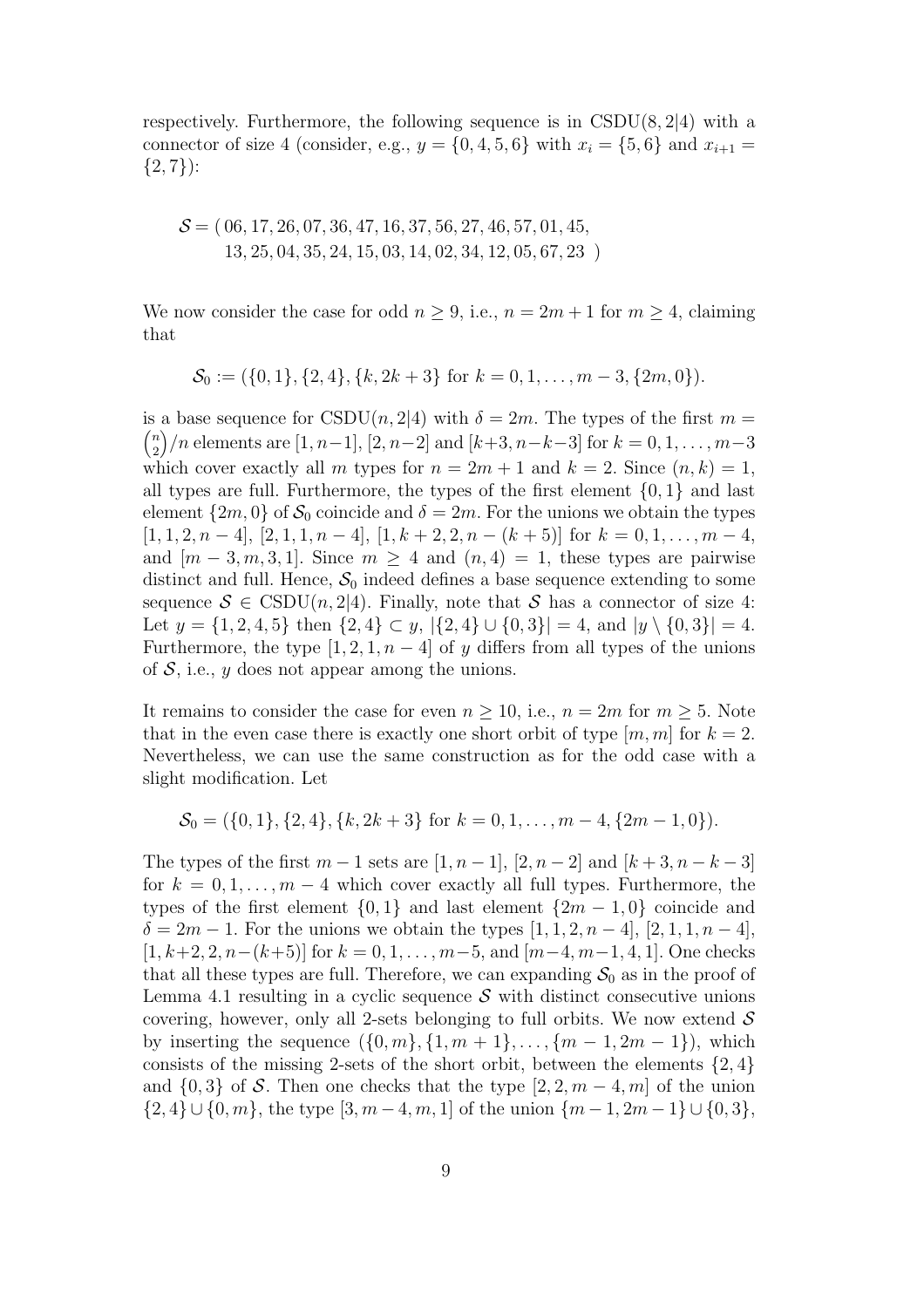and the type  $[1, m-1, 1, m-1]$  of the unions  $\{k, m+k\} \cup \{k+1, m+k+1\}$ for  $k = 0, \ldots, m-2$  are distinct and differ from all types of the unions of S. Therefore, the so extended cyclic sequence defines indeed an element in CSDU $(n, 2|4)$ . Considering again the set  $y = \{1, 2, 4, 5\}$  one sees as in the odd case that the sequence has a connector of size 4.  $\Box$ 

#### 5 Some results and open problems

Combining the results of the last two sections, one can recursively construct CSDUs. For example, one obtains the following result.

**Corollary 5.1** The class CSDU $(n, 3|\mathcal{P}_1(n))$  is non-empty if and only if  $n \geq 8$ . In particular, CSDU(n, 3|5) is non-empty for  $n \geq 8$  and there is a sequence with a 5-connector in CSDU(n, 3|5) for  $n \geq 9$ .

**Proof:** By Lemma 3.1 there is no sequence in  $\text{CSDU}(n, 3|\mathcal{P}_1(n))$  for  $n \leq 7$ . By Theorem 4.3, there is a sequence with a 4-connector in  $\text{CSDU}(n, 2|4)$  for  $n \geq 7$ . Furthermore, Example 4.2 gives some sequence in CSDU(8, 3|5). Then, by Theorem 3.4, there is a sequence with a 5-connector in CSDU(9, 3|5). In the same fashion, one can apply Theorem 3.4 recursively for  $n \geq 8$  to construct a sequence with a 5-connector in CSDU $(n+1, 3|5)$  from a sequence with a 4-connector in  $\text{CSDU}(n, 2|4)$  and a sequence in  $\text{CSDU}(n, 3|5)$ .

Now, using the CSDUs from Corollary 5.1 one can proceed in the same way to construct sequences with a 6-connector in CSDU $(n, 4|6)$  for  $n \geq n_4$  as long as one has a starting sequence in CSDU( $n_4$ , 4|6) for some  $n_4 \geq 10$ . More generally, the following corollary holds.

**Corollary 5.2** Suppose there is an increasing sequence  $n_3 \leq n_4 \leq n_5 \leq \ldots$ of natural numbers  $n_k$ ,  $k \geq 3$ , such that  $\text{CSDU}(n_k, k|k+2)$  is non-empty. Then there is a sequence (with a  $(k+2)$ -connector) in CSDU(n,  $k|k+2$ ) for all  $n \geq n_k$   $(n > n_k)$ .

The hard part is to find starting sequences in  $\text{CSDU}(n_k, k|k+2)$  for suitable  $n_k$ . From Lemma 3.1 it follows that the smallest possible  $n_k$  are given by  $n_k = 2k+2$ . The last corollary would then yield solutions for CSDU(n,  $k|k+2$ ) for all parameters  $n$  and  $k$  satisfying the necessary condition implied by Lemma 3.1.

**Problem 5.3** Is CSDU(2k + 2, k|k + 2) non-empty for all  $k \geq 2$ ?

This problem seems to be as hard as the middle two levels problem and even harder than the corresponding antipodal layers problem. We can relax the problem by either increasing the numbers  $n_k$  or by enlarging the set Y of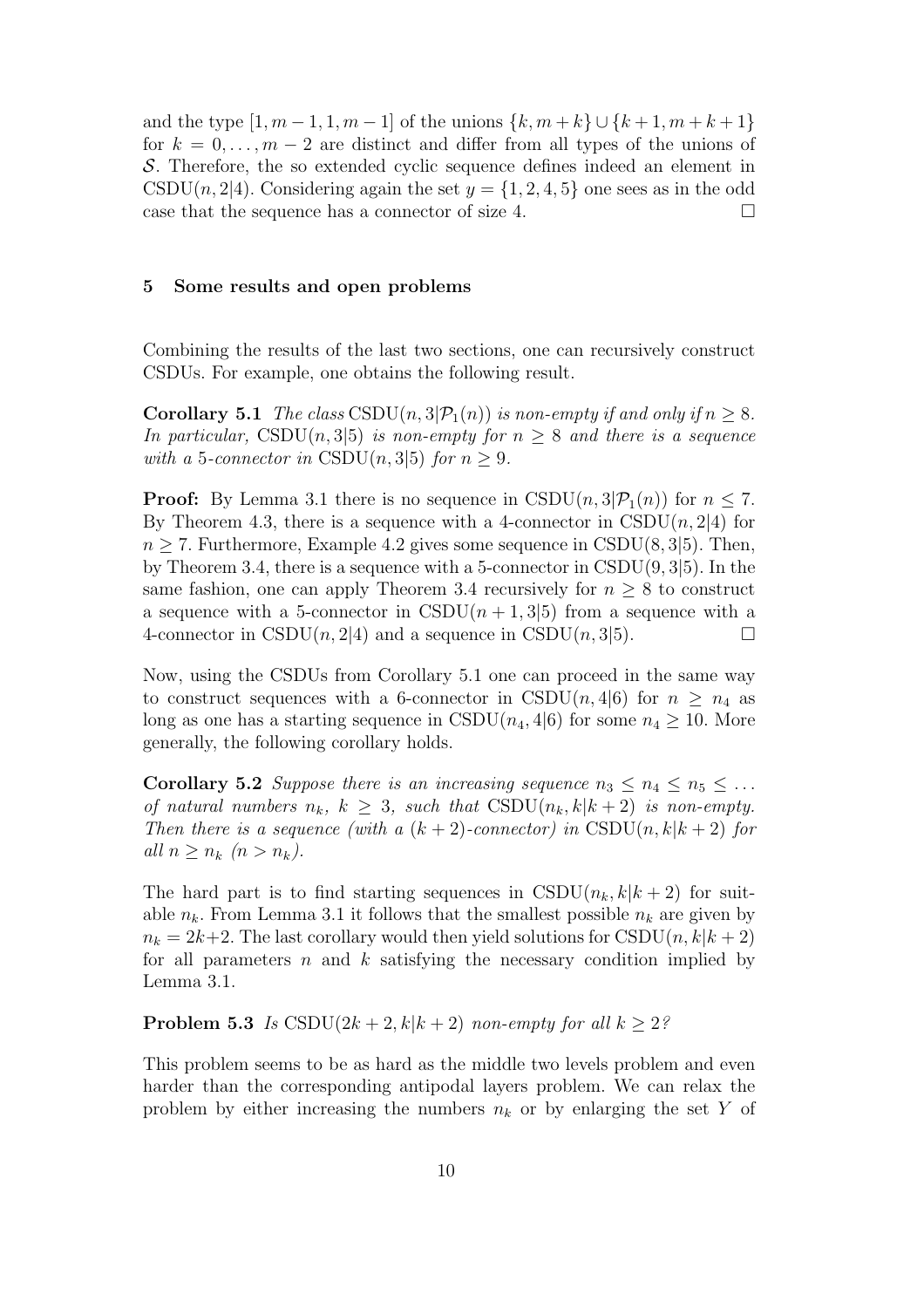admissible unions. In view of the group testing application a solution to the following problem would also give optimal solutions for group testing procedures with error detecting capability (see Theorem 2.1).

**Problem 5.4** Is  $\text{CSDU}(2k+2, k | \mathcal{P}_{(k \mod 2)}(n))$  non-empty for all  $k \geq 2$ ? If yes, is there a sequence in each such CSDU( $2k + 2$ ,  $k\mathcal{P}_{(k \mod 2)}(n)$ ) such that at least one consecutive union is of order  $k + 2$ ?

So far, we have not yet succeeded to solve the last problem even though there seem to be a lot of freedom in the construction of such CSDUs. By a randomized algorithm we constructed with the help of a computer sequences for the following classes<sup>1</sup>:  $CSDU(11, 4|6)$ ,  $CSDU(12, 5|7, 9)$ ,  $CSDU(13, 5|7)$ ,  $\text{CSDU}(17, 6|8, 10)$  and  $\text{CSDU}(19, 7|9, 11)$  with at least one union having order  $k + 2$ , respectively. This yields the following result.

**Corollary 5.5** There is a sequence in CSDU(n, k| $\mathcal{P}_{(k \mod 2)}(n)$ ) for all  $n \geq n_k$ for the following parameters  $k$  and  $n_k$ :

|  |  | $k$ 2 3 4 5 6 7       |  |
|--|--|-----------------------|--|
|  |  | $n_k$ 6 8 11 12 17 19 |  |

Using a more involved strategy, e.g., similar to the one of Shield and Savage [12], one can easily extend this result by using a computer. The interesting question, however, is to find a general construction principle for infinitely many parameters  $k$ .

# 6 Final Remarks

In this paper we introduced the concept of cyclic sequences with distinct (consecutive) unions which is motivated from applications in nonadaptive group testing. In particular, we constructed such sequences for the case that all involved sets and unions have either even or odd order yielding group testing procedures which can detect up to one error. In our recursive construction, the hard part is to find suitable starting sequences. For the classes  $\text{CSDU}(2k+2, k|k+2)$  the problem is strongly connected to the yet unsolved middle two levels problem and the antipodal levels problem. However, for the less restrictive classes  $\text{CSDU}(n, k | \mathcal{P}_{(k \mod 2)}(n))$  there seem to be quite a lot of freedom so that a general construction may be feasible.

To obtain group testing procedures with higher error detecting capability, one could try to start with some error correcting code C of minimum distance d.

 $1$  The CSDUs can be obtained as text file from the first author via Email.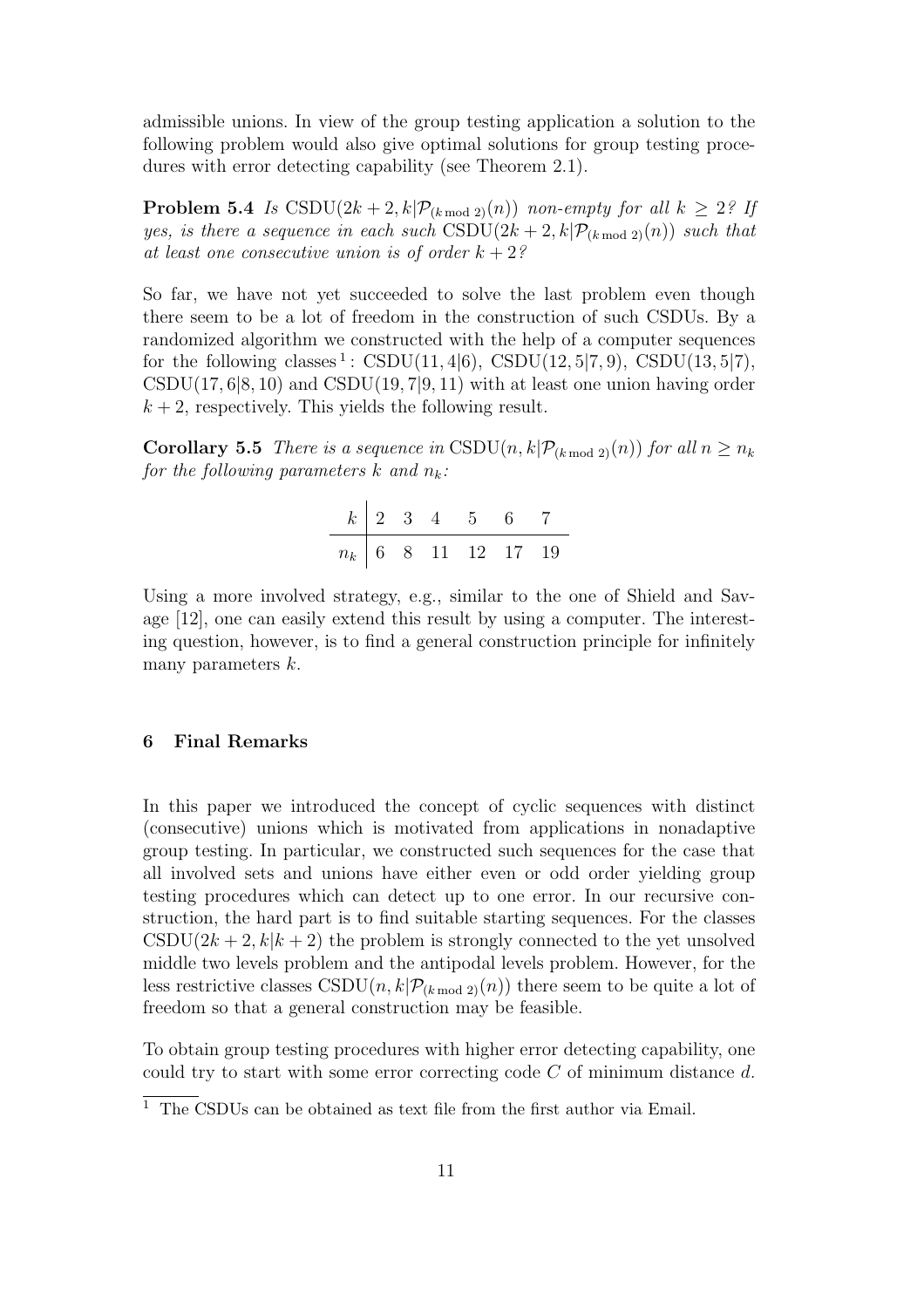Then the question is, if one finds a partition  $C = X\dot{\cup}Y$  such that there exists some cyclic sequence in  $\text{CSDU}(X|Y)$ . Any such sequence would define a group testing procedures which can detect up to  $d-1$  errors.

One further interesting problem is to prove lower bounds on the length of the longest cyclic sequence with distinct consecutive unions by constructing such sequences which not necessarily comprise all elements of  $X$ . For example, the middle two levels problem has been approached in this way: Shield and Savage [12] proved that there is a cycle in the middle two levels of the Boolean lattice  $\mathcal{B}_{2k+1}$ , having a length of at least 0.86 times the length of the corresponding optimal Hamiltonian cycle.

Note that the group testing problem, where one does not require the positives to be consecutive, is essentially different to the one discussed in this paper. The case, where one just assumes that the positive items are bounded by some number d, requires that the OR-sums of any  $d$  (not necessarily distinct) columns of the group testing incidence matrix are pairwise distinct. This problem has lead to the concept of d-disjunctive matrices. For an overview and further references concerning these matrices we refer the reader to Du and Hwang [5] and Ngo and Du [9].

Finally, we want to mention another related concept of so-called  $(d, f)$ -cluttered orderings, which has been introduced and studied by Cohen and Colbourn [3,4] for various set systems such as the complete graphs and Steiner triple systems. For general set systems a  $(d, f)$ -cluttered ordering may be regarded as cyclic sequence consisting of all sets of the system such that the union of any d consecutive sets contain at most  $f$  points. For further details we refer to [3,4,8].

## Acknowledgement

The authors thank Ying Miao for his valuable comments.

## References

- [1] Chen, Y.: Triangle-free Hamiltonian Kneser graphs. J. Comb. Theory Ser. B 89, No. 1 (2003), 1–16
- [2] Colbourn, C. J.: Group testing for consecutive positives. Annals of Combinatorics 3 (1999), 37–41.
- [3] Cohen, M., Colbourn, C.: Optimal and pessimal orderings of Steiner triple systems in disk arrays. LNCS 1776, Springer (2000), 95–104.